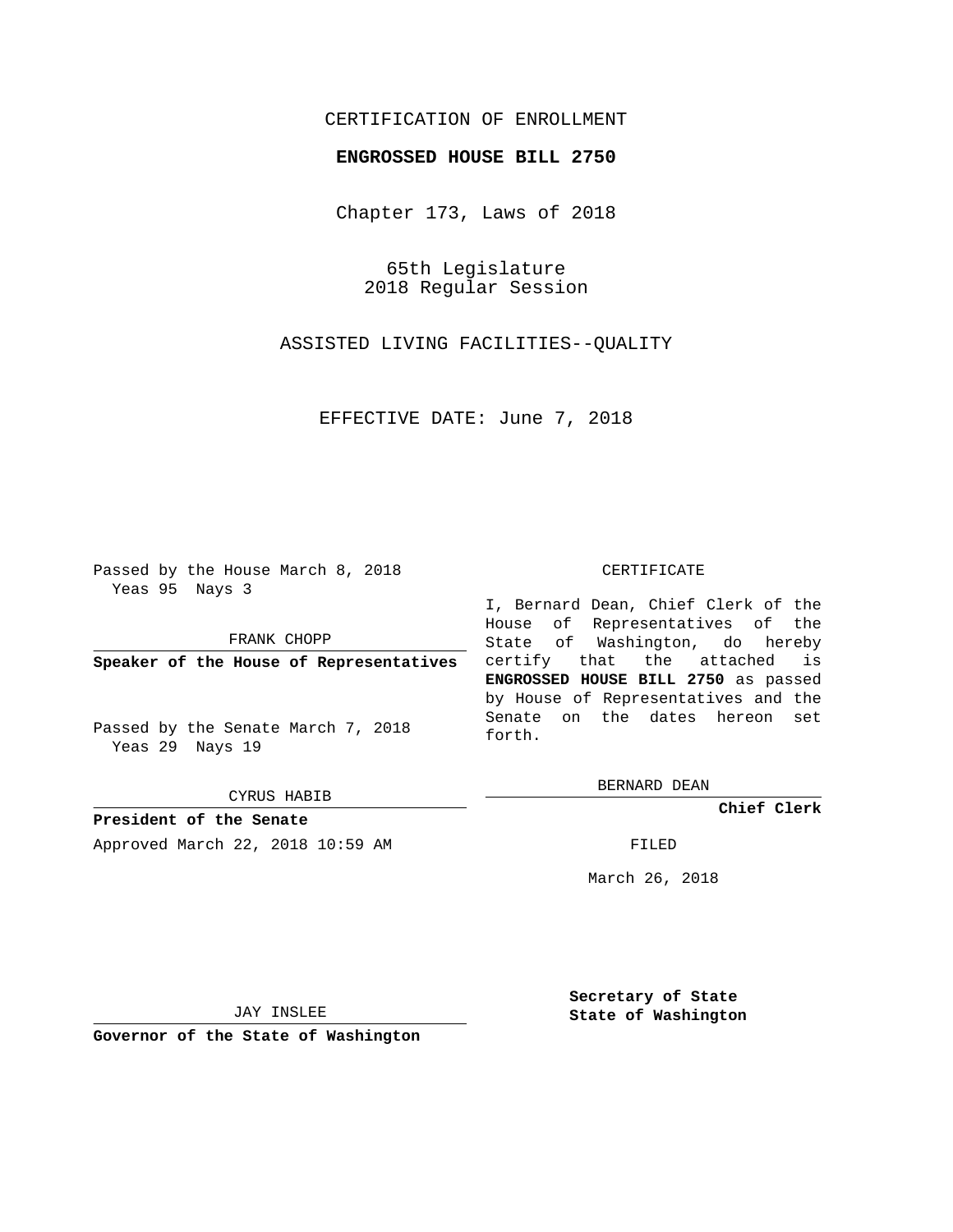### **ENGROSSED HOUSE BILL 2750**

AS AMENDED BY THE SENATE

Passed Legislature - 2018 Regular Session

# **State of Washington 65th Legislature 2018 Regular Session**

**By** Representatives Tharinger, Johnson, Cody, Stonier, Slatter, Robinson, Jinkins, Appleton, Muri, and Gregerson

Read first time 01/15/18. Referred to Committee on Health Care & Wellness.

1 AN ACT Relating to quality in assisted living facilities; 2 amending RCW 18.20.190 and 18.20.430; adding new sections to chapter 3 18.20 RCW; creating a new section; and prescribing penalties.

4 BE IT ENACTED BY THE LEGISLATURE OF THE STATE OF WASHINGTON:

5 NEW SECTION. **Sec. 1.** The legislature finds that:

 (1) Washington state is ranked number one in the nation in offering quality choices in its long-term services and supports system. Assisted living facilities are an important part of the 9 state's long-term services and supports plan;

10 (2) Consumers should have access to current information about 11 assisted living facilities to make informed choices;

12 (3) Washingtonians choose to live in assisted living facilities 13 for many different reasons including safety, access to care, 14 socialization, rehabilitation, and community;

 (4) Deciding where to live and what kind of facility to live in are big decisions for potential residents and families. They deserve to have access to all information collected by the state to use in making their decisions. Providing transparency will allow for more 19 informed consumer choices;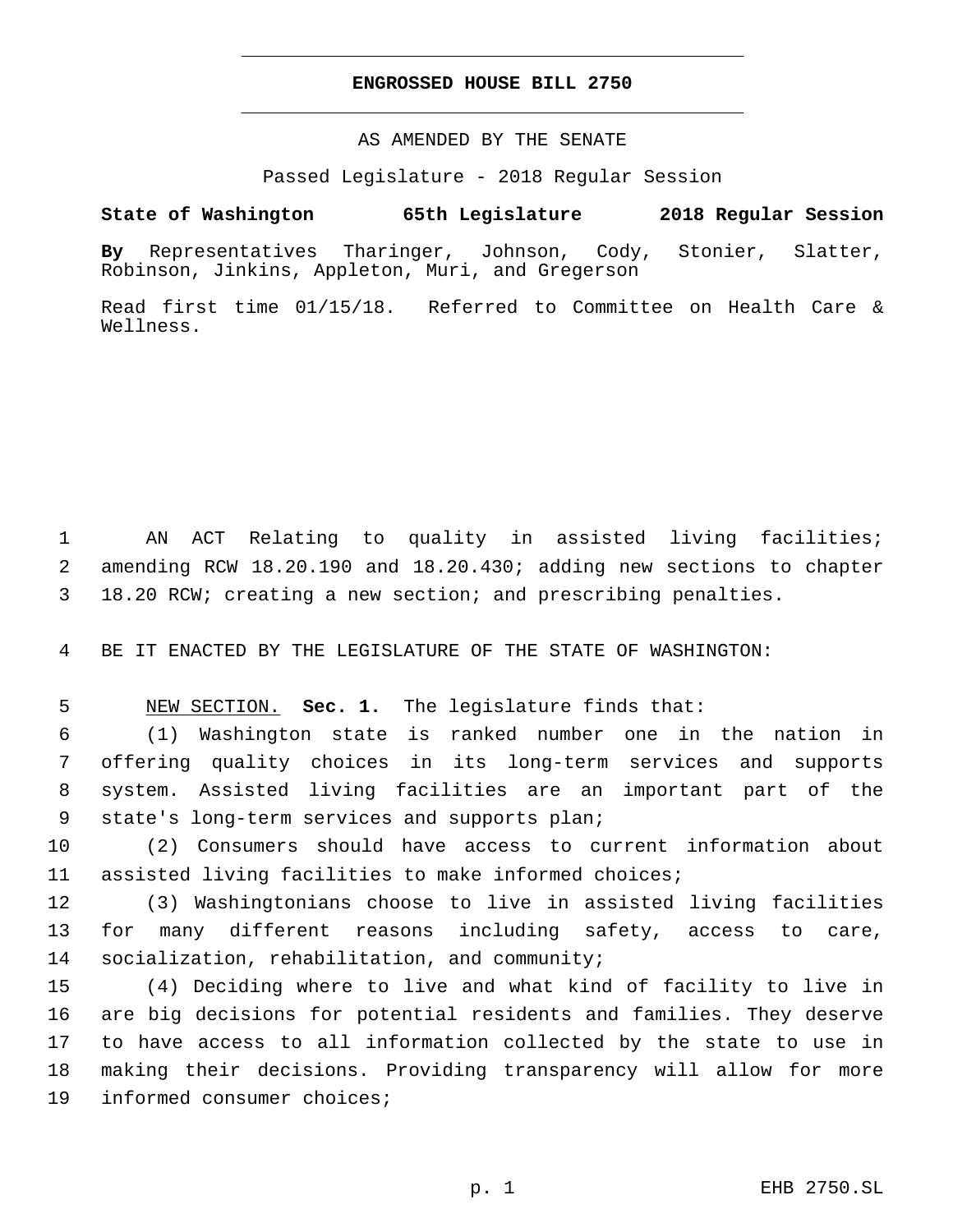(5) Consumers already have access to information on nursing homes and adult family homes. This act would bring assisted living 3 facilities in line with other settings; and

 (6) Assisted living facilities need to be held accountable for the residents in their care and the fine structure should be 6 reflective of that responsibility.

 NEW SECTION. **Sec. 2.** A new section is added to chapter 18.20 8 RCW to read as follows:

 The department shall provide information to consumers about assisted living facilities. This information must be made available online and must include information related to site visits, substantiated inspection and complaint investigation reports, including any citation and remedy imposed, and a listing of licensed assisted living facilities by geographic location.

 NEW SECTION. **Sec. 3.** A new section is added to chapter 18.20 16 RCW to read as follows:

 (1) The department shall facilitate a work group process to recommend quality metrics for assisted living facilities. The department shall keep a public record of comments submitted by 20 stakeholders throughout the work group process.

 (2) The work group shall consist of representatives from the department, assisted living provider associations, the long-term care ombuds; organizations with expertise in serving persons with mental health needs in an institutional setting, as selected by the department; organizations with expertise in serving persons with developmental disability needs in an institutional setting, as selected by the department; organizations with expertise in serving culturally diverse and non-English-speaking persons in an institutional setting, as selected by the department; health care professionals with experience caring for diverse and non-English- speaking patients, as selected by the department; licensed health care professionals with experience caring for geriatric patients, as selected by the department; and an Alzheimer's advocacy organization. The work group may solicit input from individuals with additional 35 expertise, if necessary.

 (3) The work group shall make an interim report by September 1, 2019, and final recommendations to the appropriate legislative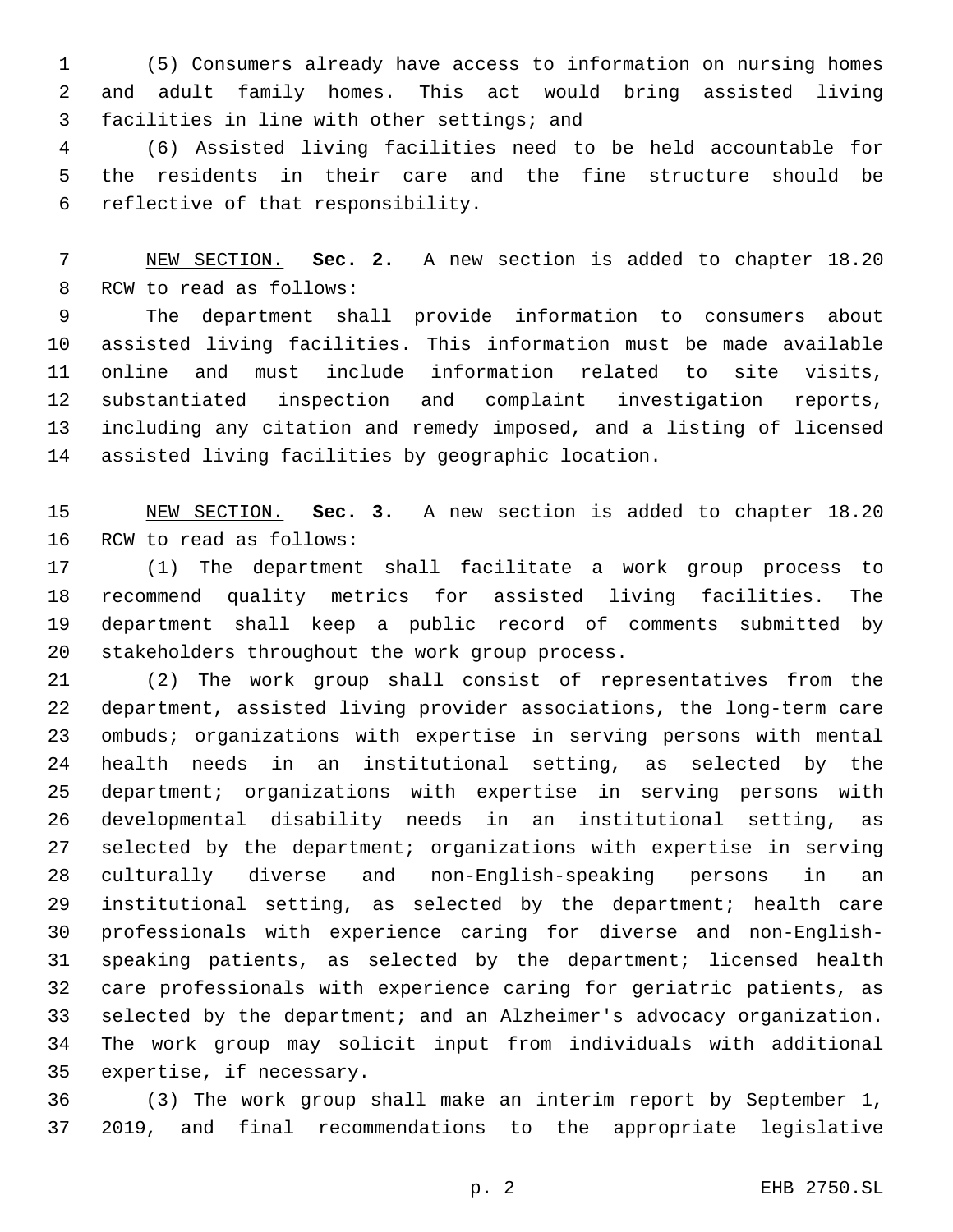committees by September 1, 2020, and shall include a dissent report if agreement is not achieved among stakeholders and the department.

 (4) The work group must submit recommendations for a quality metric system, propose a process for monitoring and tracking performance, and recommend a process to inform consumers.

 (5) The department shall include at least one meeting dedicated to review and analysis of other states with quality metric methodologies for assisted living and must include information on how well each state is achieving quality care outcomes. In addressing data metrics the work group shall consider whether the data that must be reported reflect and promote quality of care and whether reporting the data is unnecessarily burdensome upon assisted living facilities.

 **Sec. 4.** RCW 18.20.190 and 2012 c 10 s 13 are each amended to 14 read as follows:

 (1) The department of social and health services is authorized to take one or more of the actions listed in subsection (2) of this section in any case in which the department finds that an assisted 18 living facility provider has:

 (a) Failed or refused to comply with the requirements of this 20 chapter or the rules adopted under this chapter;

 (b) Operated an assisted living facility without a license or 22 under a revoked license;

 (c) Knowingly, or with reason to know, made a false statement of material fact on his or her application for license or any data attached thereto, or in any matter under investigation by the 26 department; or

 (d) Willfully prevented or interfered with any inspection or 28 investigation by the department.

 (2) When authorized by subsection (1) of this section, the department may take one or more of the following actions, using a tiered sanction grid that considers the extent of harm from the 32 deficiency and the regularity of the occurrence of the deficiency 33 when imposing civil fines:

34 (a) Refuse to issue a license;

 (b) Impose reasonable conditions on a license, such as correction within a specified time, training, and limits on the type of clients 37 the provider may admit or serve;

 (c) Impose civil penalties of ((not more than)) at least one hundred dollars per day per violation. Until July 1, 2019, the civil

p. 3 EHB 2750.SL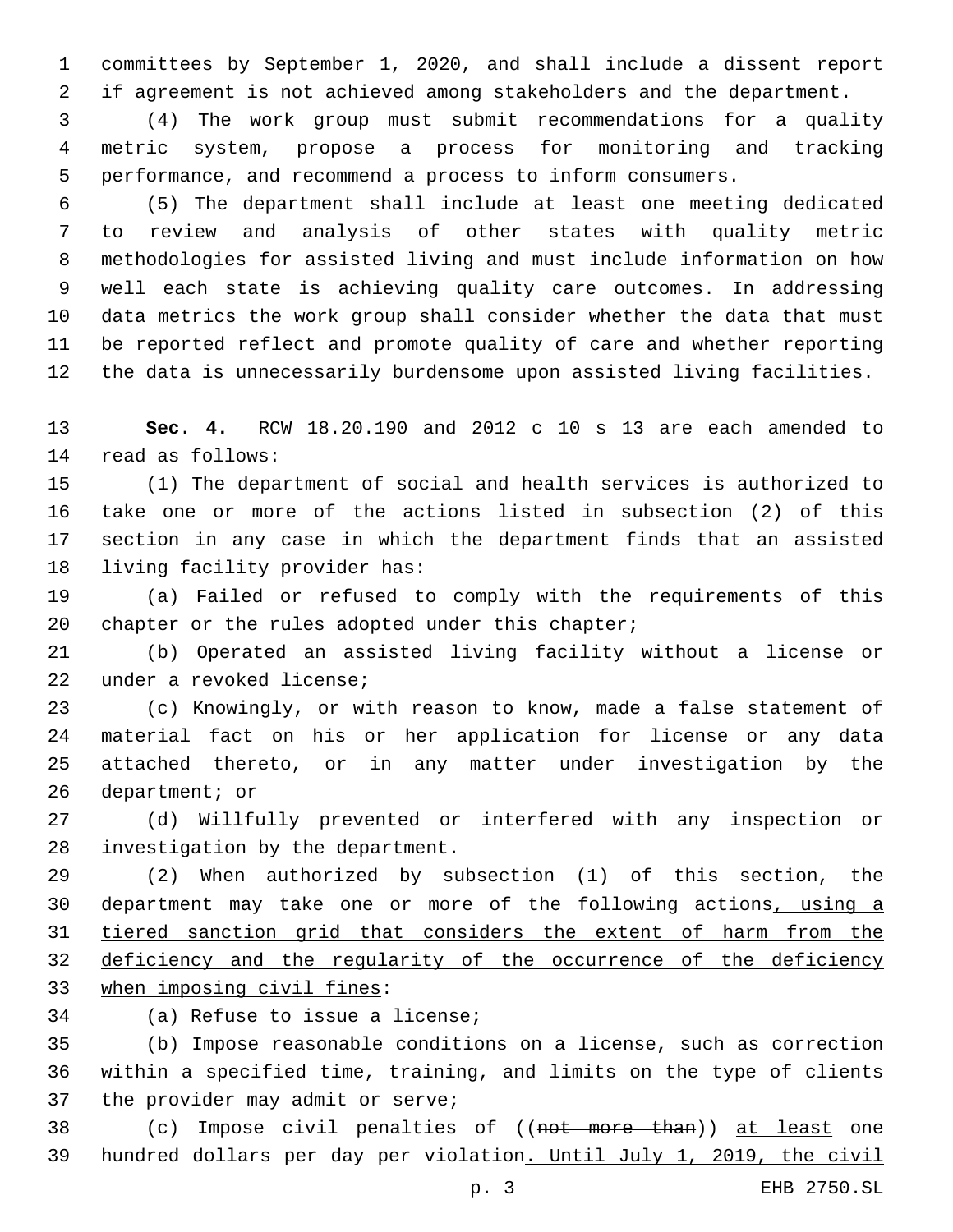penalties may not exceed one thousand dollars per day per violation. Beginning July 1, 2019, through June 30, 2020, the civil penalties may not exceed two thousand dollars per day per violation. Beginning July 1, 2020, the civil penalties may not exceed three thousand 5 dollars per day per violation;

 (d) Impose civil penalties of up to ten thousand dollars for a current or former licensed provider who is operating an unlicensed facility;

(e) Suspend, revoke, or refuse to renew a license;

10  $((+e))$   $(f)$  Suspend admissions to the assisted living facility by 11 imposing stop placement; or

12  $((\text{+f}))()(g)$  Suspend admission of a specific category or categories of residents as related to the violation by imposing a 14 limited stop placement.

 (3) When the department orders stop placement or a limited stop placement, the facility shall not admit any new resident until the stop placement or limited stop placement order is terminated. The department may approve readmission of a resident to the facility from a hospital or nursing home during the stop placement or limited stop placement. The department shall terminate the stop placement or limited stop placement when: (a) The violations necessitating the stop placement or limited stop placement have been corrected; and (b) the provider exhibits the capacity to maintain correction of the violations previously found deficient. However, if upon the revisit the department finds new violations that the department reasonably believes will result in a new stop placement or new limited stop placement, the previous stop placement or limited stop placement shall remain in effect until the new stop placement or new limited 29 stop placement is imposed.

 (4) After a department finding of a violation for which a stop placement or limited stop placement has been imposed, the department shall make an on-site revisit of the provider within fifteen working days from the request for revisit, to ensure correction of the violation. For violations that are serious or recurring or uncorrected following a previous citation, and create actual or threatened harm to one or more residents' well-being, including violations of residents' rights, the department shall make an on-site revisit as soon as appropriate to ensure correction of the violation. Verification of correction of all other violations may be made by either a department on-site revisit or by written or photographic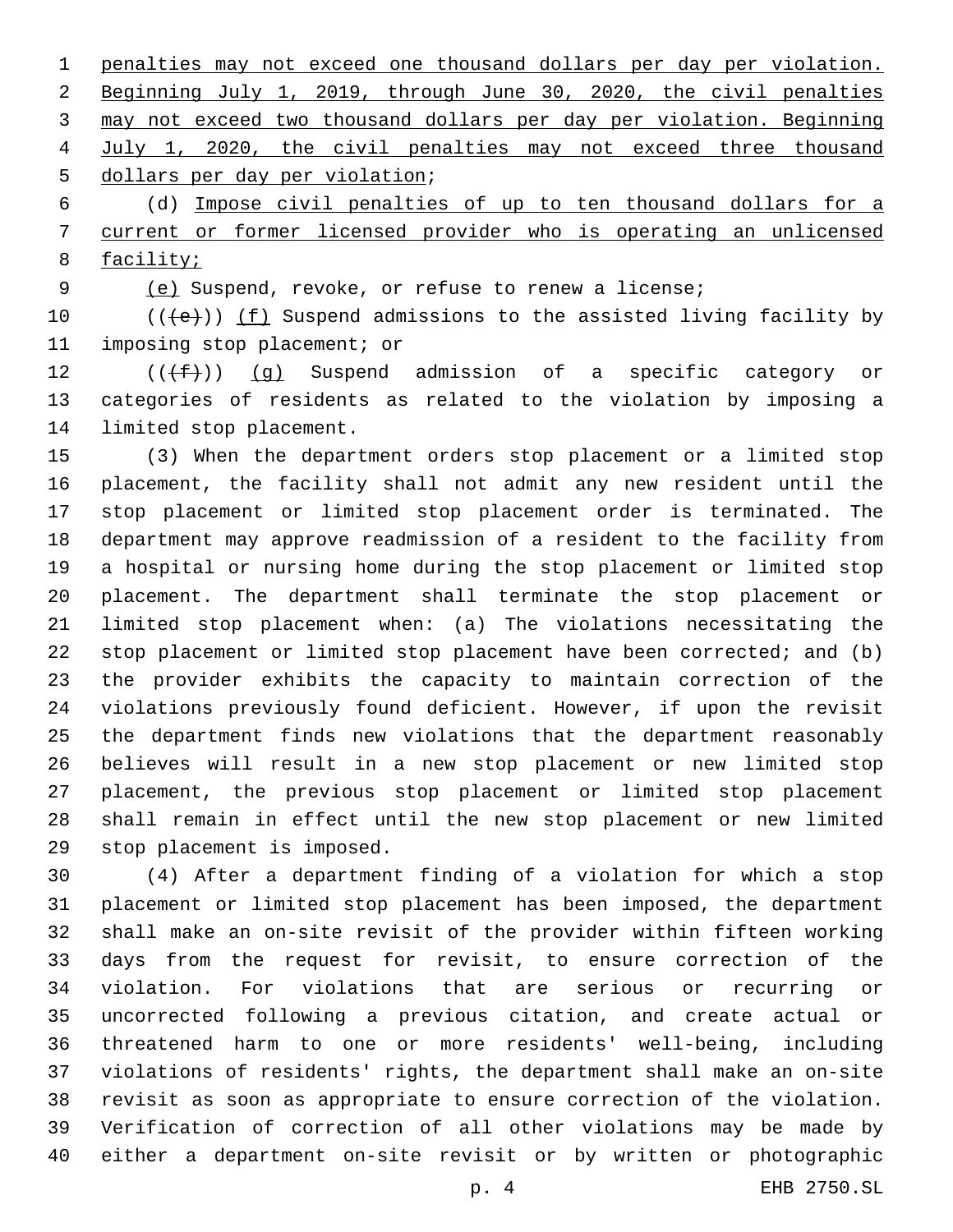documentation found by the department to be credible. This subsection does not prevent the department from enforcing license suspensions or revocations. Nothing in this subsection shall interfere with or diminish the department's authority and duty to ensure that the provider adequately cares for residents, including to make departmental on-site revisits as needed to ensure that the provider protects residents, and to enforce compliance with this chapter.

 (5) RCW 43.20A.205 governs notice of a license denial, revocation, suspension, or modification. Chapter 34.05 RCW applies to department actions under this section, except that orders of the department imposing license suspension, stop placement, limited stop placement, or conditions for continuation of a license are effective immediately upon notice and shall continue pending any hearing.

 (6) All receipts from civil penalties imposed under this chapter 15 must be deposited in the assisted living facility temporary management account created in RCW 18.20.430.

 (7) For the purposes of this section, "limited stop placement" means the ability to suspend admission of a specific category or 19 categories of residents.

 **Sec. 5.** RCW 18.20.430 and 2016 sp.s. c 36 s 912 are each amended 21 to read as follows:

 The assisted living facility temporary management account is created in the custody of the state treasurer. All receipts from civil penalties imposed under this chapter must be deposited into the account. Only the director or the director's designee may authorize expenditures from the account. The account is subject to allotment procedures under chapter 43.88 RCW, but an appropriation is not required for expenditures. Expenditures from the account may be used only for the protection of the health, safety, welfare, or property of residents of assisted living facilities found to be deficient. Uses of the account include, but are not limited to:

 (1) Payment for the costs of relocation of residents to other 33 facilities;

 (2) Payment to maintain operation of an assisted living facility pending correction of deficiencies or closure, including payment of costs associated with temporary management authorized under this chapter; ((and))

 (3) Reimbursement of residents for personal funds or property lost or stolen when the resident's personal funds or property cannot